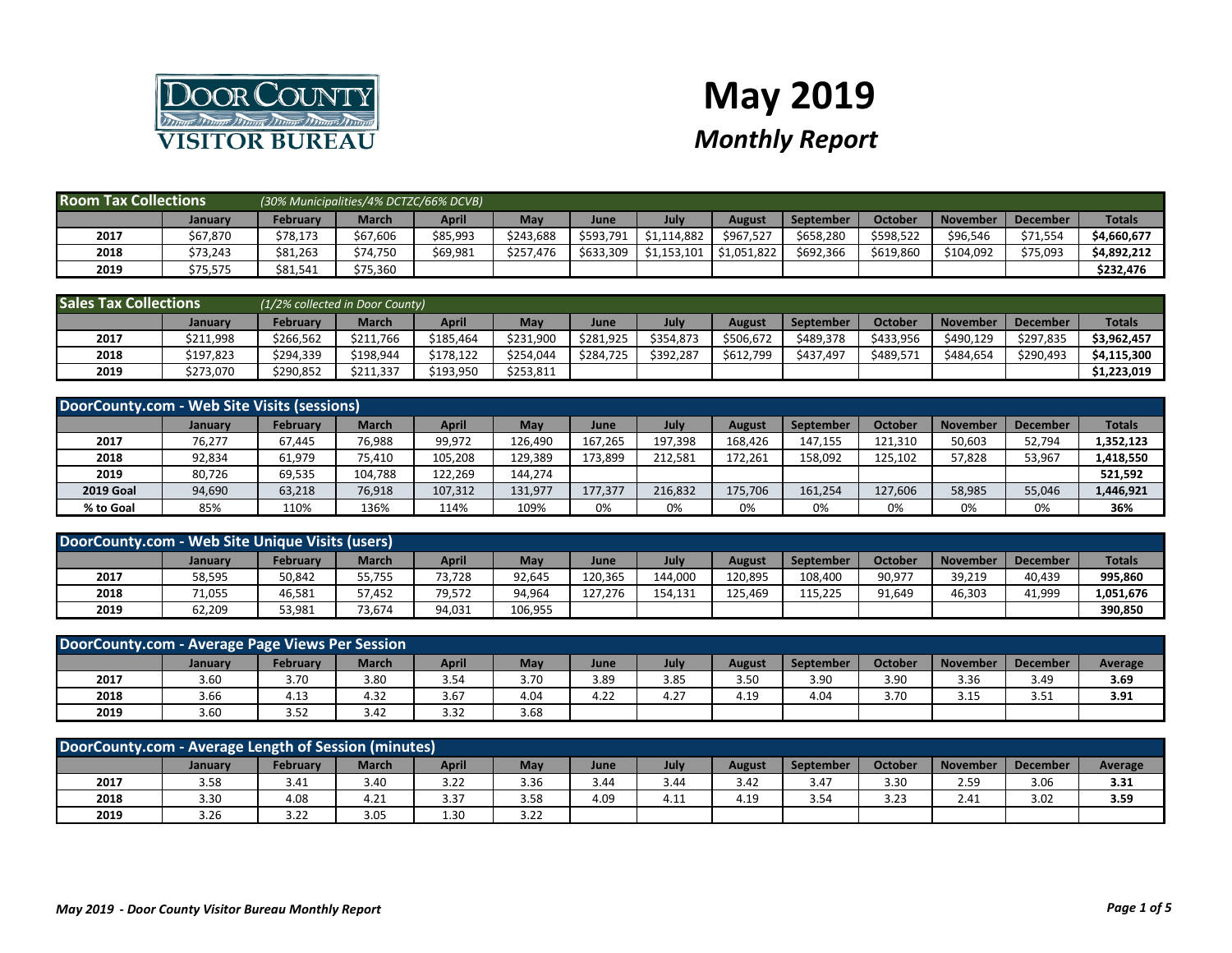| DoorCounty.com - Mobile Web Site Useage |         |                 |        |        |        |        |         |         |                  |         |                 |                 |               |
|-----------------------------------------|---------|-----------------|--------|--------|--------|--------|---------|---------|------------------|---------|-----------------|-----------------|---------------|
|                                         | January | <b>February</b> | March  | April  | May    | June   | July    | August  | <b>September</b> | October | <b>November</b> | <b>December</b> | <b>Totals</b> |
| 2017                                    | 38,705  | 35,937          | 29,911 | 57,049 | 51,721 | 95,896 | 102.656 | 102,829 | 90,935           | 77,295  | 30,030          | 32,231          | 745,195       |
| 2018                                    | 42.449  | 26.734          | 29,564 | 50,331 | 57.122 | 75,947 | 135,381 | 75,179  | 72,968           | 77,992  | 26,668          | 32,257          | 702,592       |
| 2019                                    | 47.730  | 31,171          | 47,176 | 53,591 | 58,380 |        |         |         |                  |         |                 |                 | 238,048       |

| DoorCounty.com - Top Ten Most Requested Pages for the Month | <b>May 2019</b>                |                              |
|-------------------------------------------------------------|--------------------------------|------------------------------|
| $1)$ /home                                                  | 5) /stay                       | 9) /experience/events/page-2 |
| 2) / experience/events                                      | 6) /stay/log-cabin-log-house   | 10)/stay/find-lodging        |
| 3) /spring                                                  | 7) / experience                |                              |
| 4) /experience/everything-cherry                            | 8) /discover/washington-island |                              |

| DoorCounty.com - Top Ten Sources for the Month | <b>May 2019</b> |             |
|------------------------------------------------|-----------------|-------------|
| 1) Google/organic                              | 5) Facebook     | 9) Snapchat |
| 2) (direct)                                    | 6) vahoo        | 10) msn.com |
| 3) Door County Visitor Bureau                  | 7) m-facebook   |             |
| 4) bing                                        | 8) AdRoll       |             |

| <b>Social Media: Facebook</b> |           |                 |              |              |            |           |           |               |                  |                |                 |                 |                    |
|-------------------------------|-----------|-----------------|--------------|--------------|------------|-----------|-----------|---------------|------------------|----------------|-----------------|-----------------|--------------------|
| <b>Impressions</b>            | January   | <b>February</b> | <b>March</b> | <b>April</b> | May        | June      | July      | <b>August</b> | <b>September</b> | October        | <b>November</b> | <b>December</b> | <b>Totals</b>      |
| 2017                          | 1,730,644 | 1,649,293       | 1,603,254    | 2,687,615    | 2,259,999  | 1,435,229 | 1,284,035 | 3,663,514     | 2,488,993        | 2,534,517      | 2,129,113       | 3,660,362       | 27,126,568         |
| 2018                          | 3,072,518 | 1,743,557       | 1,360,982    | 3,018,045    | 2,080,138  | 1,732,189 | 2,529,601 | 1,998,469     | 2,725,934        | 1,645,947      | 1,500,366       | 1,375,044       | 24,782,790         |
| 2019                          | 1,718,452 | 1,728,409       | 2,258,613    | 2,966,996    | 1,745,963  |           |           |               |                  |                |                 |                 | 10,418,433         |
| <b>Post Views</b>             | January   | <b>February</b> | <b>March</b> | <b>April</b> | May        | June      | July      | <b>August</b> | September        | <b>October</b> | <b>November</b> | <b>December</b> | <b>Totals</b>      |
| 2017                          | 1,103,020 | 1,043,540       | 938,185      | 1,891,205    | 1,540,501  | 1,434,702 | 1,368,385 | 1,745,392     | 1,347,353        | 1,574,426      | 1,312,850       | 1,860,703       | 17,160,262         |
| 2018                          | 1,837,851 | 957,819         | 716,837      | 2,280,877    | 1,633,103  | 1,104,744 | 1,832,373 | 1,385,978     | 2,114,037        | 1,304,627      | 1,088,613       | 767,300         | 17,024,159         |
| 2019                          | 1,094,742 | 1,079,000       | 1,453,043    | 2,139,689    | 1,201,734  |           |           |               |                  |                |                 |                 | 6,968,208          |
| <b>Page Views</b>             | January   | February        | <b>March</b> | <b>April</b> | May        | June      | July      | <b>August</b> | <b>September</b> | <b>October</b> | <b>November</b> | <b>December</b> | <b>Totals</b>      |
| 2017                          | 381,660   | 362,131         | 333,465      | 348,118      | 312,141    | 231,287   | 460,568   | 539,086       | 409,225          | 479,657        | 393,911         | 670,987         | 4,922,236          |
| 2018                          | 546,738   | 532,621         | 619,271      | 449,081      | 326,313    | 491,332   | 503,626   | 659,181       | 479,544          | 323,546        | 465,560         | 494,103         | 5,890,916          |
| 2019                          | 731,095   | 647,166         | 859,283      | 550,666      | 586,646    |           |           |               |                  |                |                 |                 | 3,374,856          |
| <b>Engagement</b>             | January   | <b>February</b> | <b>March</b> | <b>April</b> | <b>May</b> | June      | July      | <b>August</b> | September        | October        | <b>November</b> | <b>December</b> | <b>Totals</b>      |
| 2017                          | 39,773    | 43,991          | 32,927       | 43,020       | 31,885     | 41,407    | 39,918    | 60,790        | 49,173           | 49,598         | 33,445          | 66,286          | 532,213            |
| 2018                          | 65,342    | 38,704          | 52,436       | 56,031       | 42,198     | 51,562    | 56,695    | 63,362        | 54,532           | 49,327         | 44,890          | 50,580          | 625,659            |
| 2019                          | 49,759    | 51,818          | 65,323       | 55,448       | 48,318     |           |           |               |                  |                |                 |                 | 270,666            |
| <b>2019 Goal</b>              | 67,302    | 39,865          | 54,009       | 57,712       | 43,464     | 53,109    | 58,396    | 65,263        | 56,168           | 50,807         | 46,237          | 52,097          | 644,429            |
| % to Goal                     | 74%       | 130%            | 121%         | 96%          | 111%       | 0%        | 0%        | 0%            | 0%               | 0%             | 0%              | 0%              | 42%                |
| <b>Likes</b>                  | January   | <b>February</b> | <b>March</b> | <b>April</b> | May        | June      | July      | <b>August</b> | September        | <b>October</b> | <b>November</b> | <b>December</b> | <b>Year Growth</b> |
| 2017                          | 87,739    | 88,349          | 88,780       | 89,837       | 91,086     | 92,516    | 93,673    | 94,867        | 97,690           | 99,648         | 100,489         | 101,720         | 16%                |
| 2018                          | 103,071   | 103,645         | 104,109      | 105,529      | 106,857    | 107,747   | 110,052   | 110,851       | 111,928          | 112,335        | 112,541         | 113,153         | 10%                |
| 2019                          | 113,643   | 114,006         | 114,607      | 115,014      | 115,698    |           |           |               |                  |                |                 |                 |                    |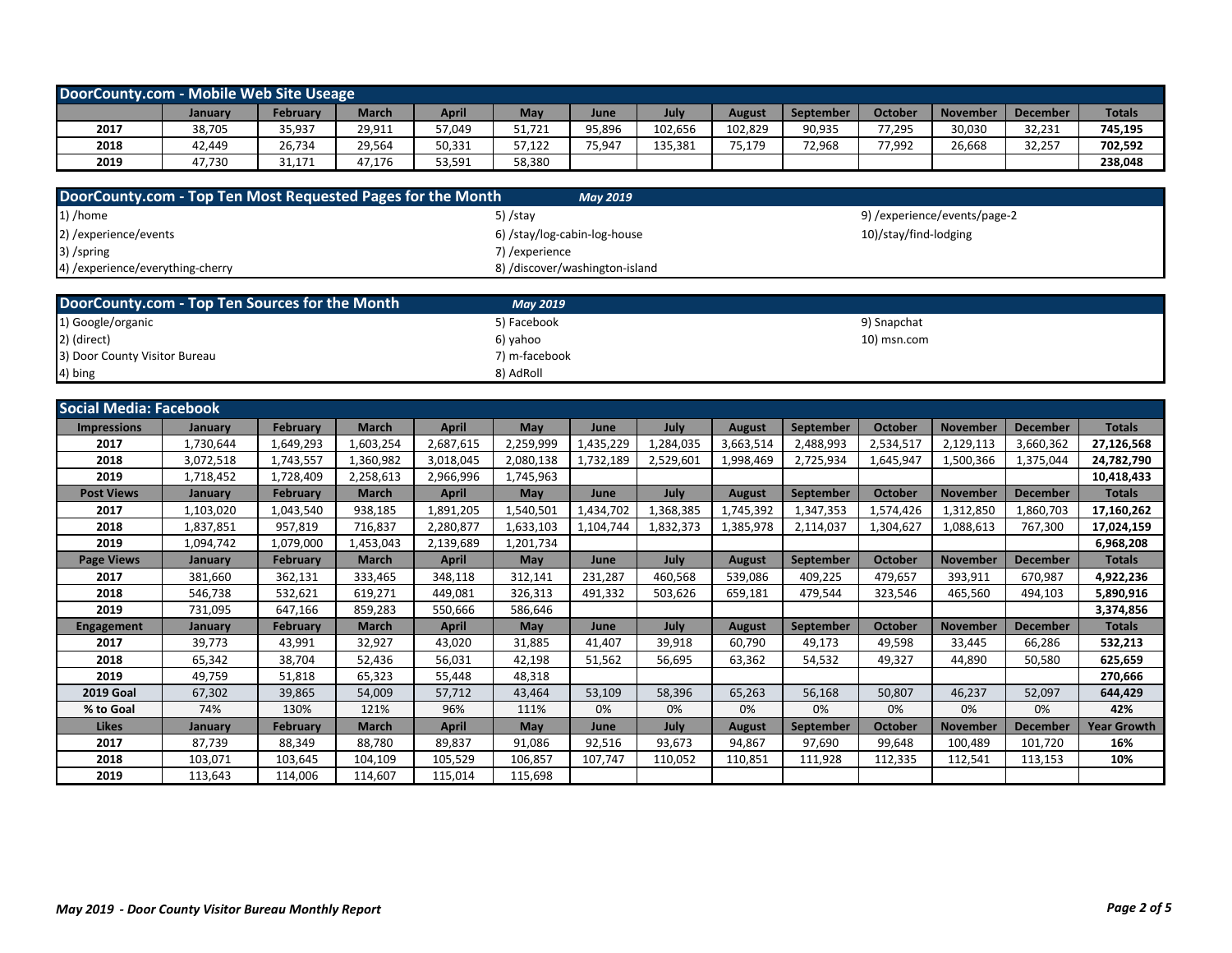| <b>Social Media: Instagram</b> |                |                 |              |              |        |        |        |               |           |                |                 |                 |                    |
|--------------------------------|----------------|-----------------|--------------|--------------|--------|--------|--------|---------------|-----------|----------------|-----------------|-----------------|--------------------|
| <b>Followers</b>               | January        | <b>February</b> | <b>March</b> | <b>April</b> | May    | June   | July   | <b>August</b> | September | <b>October</b> | <b>November</b> | December        | <b>Year Growth</b> |
| 2017                           | 19,129         | 19,735          | 20,390       | 21,199       | 20,955 | 21,616 | 22,336 | 23,170        | 24,454    | 25,758         | 26,662          | 27,252          | 42%                |
| 2018                           | 28,530         | 29,300          | 29,800       | 30,900       | 31,738 | 32,601 | 34,018 | 35,115        | 36,713    | 38,434         | 39,234          | 39,874          | 46%                |
| 2019                           | 41,489         | 42,444          | 43,816       | 46,615       | 46,602 |        |        |               |           |                |                 |                 |                    |
| <b>Comment Likes</b>           | <b>January</b> | <b>February</b> | <b>March</b> | April        | May    | June   | July   | <b>August</b> | September | October        | <b>November</b> | <b>December</b> | <b>Total</b>       |
| 2017                           | 13,320         | 10,969          | 10,416       | 11,025       | 18,711 | 14,257 | 25,873 | 45,631        | 30,539    | 35,793         | 28,211          | 28,914          | 273,659            |
| 2018                           | 45.098         | 42.117          | 29,993       | 27,800       | 35,035 | 26,126 | 26.908 | 39,006        | 45,371    | 65,311         | 60,469          | 42,461          | 485,695            |
| 2019                           | 68,928         | 55,396          | 54,769       | 47,200       | 51,007 |        |        |               |           |                |                 |                 | 277,300            |
| <b>2019 Goal</b>               | 46,451         | 43,381          | 30,893       | 28,634       | 36,086 | 26,909 | 27.715 | 40,176        | 46,732    | 67,270         | 62,283          | 43,735          | 500,265            |
| % to Goal                      | 148%           | 128%            | 177%         | 165%         | 141%   | 0%     | 0%     | 0%            | 0%        | 0%             | 0%              | 0%              | 55%                |

| <b>Social Media: Twitter</b> |                |                 |              |        |            |        |        |               |                  |         |          |                 |                    |
|------------------------------|----------------|-----------------|--------------|--------|------------|--------|--------|---------------|------------------|---------|----------|-----------------|--------------------|
| <b>Followers</b>             | January        | February        | <b>March</b> | April  | May        | June   | July   | <b>August</b> | September        | October | Novembeı | <b>December</b> | <b>Year Growth</b> |
| 2017                         | 5,201          | 5,264           | 5,368        | 5,439  | 5,531      | 5,674  | 5,731  | 5,858         | 5,947            | 6,034   | 6,067    | 6,062           | 15%                |
| 2018                         | 6,114          | 6,178           | 6,225        | 6,271  | 6,315      | 6,378  | 6,418  | 6,394         | 6,423            | 6,459   | 6,470    | 6,497           | 7%                 |
| 2019                         | 6,505          | 6,529           | 6,587        | 6,615  |            |        |        |               |                  |         |          |                 |                    |
| <b>Impressions</b>           | <b>January</b> | <b>February</b> | <b>March</b> | April  | <b>May</b> | June   | July   | August        | <b>September</b> | October | November | <b>December</b> | <b>Totals</b>      |
| 2017                         | 51,700         | 50,300          | 52,500       | 22,600 | 23,800     | 50,100 | 48,700 | 63,300        | 50,900           | 42,000  | 41,000   | 36,600          | 533,500            |
| 2018                         | 40,100         | 36,800          | 20,300       | 22,100 | 13,900     | 33,000 | 28,300 | 20,300        | 32,200           | 30,100  | 15,900   | 17,900          | 310,900            |
| 2019                         | 41,303         | 64,700          | 51,200       | 47,200 | 39,900     |        |        |               |                  |         |          |                 | 244,303            |
| <b>2019 Goal</b>             | 46,453         | 37,904          | 20,909       | 22,763 | 14,317     | 33,990 | 29,149 | 20,909        | 33,166           | 31,003  | 16,377   | 18,437          | 325,377            |
| % to Goal                    | 89%            | 171%            | 245%         | 207%   | 279%       | 0%     | 0%     | 0%            | 0%               | 0%      | 0%       | 0%              | 75%                |

| <b>Pay-Per-Click Results</b> |         |          |              |              |            |       |       |        |                  |         |                 |                 |               |
|------------------------------|---------|----------|--------------|--------------|------------|-------|-------|--------|------------------|---------|-----------------|-----------------|---------------|
|                              | January | Februarv | <b>March</b> | <b>April</b> | <b>May</b> | June  | July  | August | <b>September</b> | October | <b>November</b> | <b>December</b> | <b>Totals</b> |
| 2017                         | 3,316   | 4,711    | 4,356        | 7,920        | 9,886      | 7,837 | 6,338 | 5,409  | 8,916            | 4,210   | 2745            | 2697            | 68,341        |
| 2018                         | 2,988   | 2,652    | 3,614        | 4,174        | 5,418      | 5.418 | 5,696 | 5,311  | 4,553            | 3.723   | 4,524           | 9.442           | 57,513        |
| 2019                         | 7,554   | 7,080    | 11,305       | 10,866       | 12,797     |       |       |        |                  |         |                 |                 | 49,602        |

| Door County E-Newsletter - Number of E-Mail Subscribers |         |                 |              |              |         |         |         |               |           |         |                 |                 |                    |
|---------------------------------------------------------|---------|-----------------|--------------|--------------|---------|---------|---------|---------------|-----------|---------|-----------------|-----------------|--------------------|
|                                                         | January | <b>February</b> | <b>March</b> | <b>April</b> | May     | June    | July    | <b>August</b> | September | October | <b>November</b> | <b>December</b> | <b>Year Growth</b> |
| 2017                                                    | 190,046 | 190,194         | 190,242      | 190,260      | 190.445 | 196,070 | 200,066 | 201,811       | 208,021   | 209,186 | 212.923         | 215,634         | 13%                |
| 2018                                                    | 217,799 | 217.426         | 219,282      | 219,506      | 223,269 | 225,545 | 226.277 | 229,000       | 226,614   | 229.332 | 234,265         | 236,007         | 9%                 |
| 2019                                                    | 234.402 | 235.885         | 237,388      | 234,602      | 230,667 |         |         |               |           |         |                 |                 |                    |

| Door County E-Newsletter - Open Rates |         |                 |              |              |        |        |        |        |           |         |                 |          |         |
|---------------------------------------|---------|-----------------|--------------|--------------|--------|--------|--------|--------|-----------|---------|-----------------|----------|---------|
|                                       | January | <b>February</b> | <b>March</b> | <b>April</b> | May    | June   | July   | August | September | October | <b>November</b> | December | Average |
| 2017                                  | 19.00%  | 18.40%          | 20.00%       | 20.30%       | 22.10% | 26.90% | 21.25% | 22.15% | 23.93%    | 23.25%  | 20.78%          | 17.39%   | 21.29%  |
| 2018                                  | 20.73%  | 18.86%          | 20.03%       | 24.67%       | 21.24% | 23.08% | 25.26% | 24.00% | 26.91%    | 20.71%  | 18.83%          | 17.22%   | 21.80%  |
| 2019                                  | 19.06%  | 22.14%          | 21.20%       | 22.52%       | 23.26% |        |        |        |           |         |                 |          |         |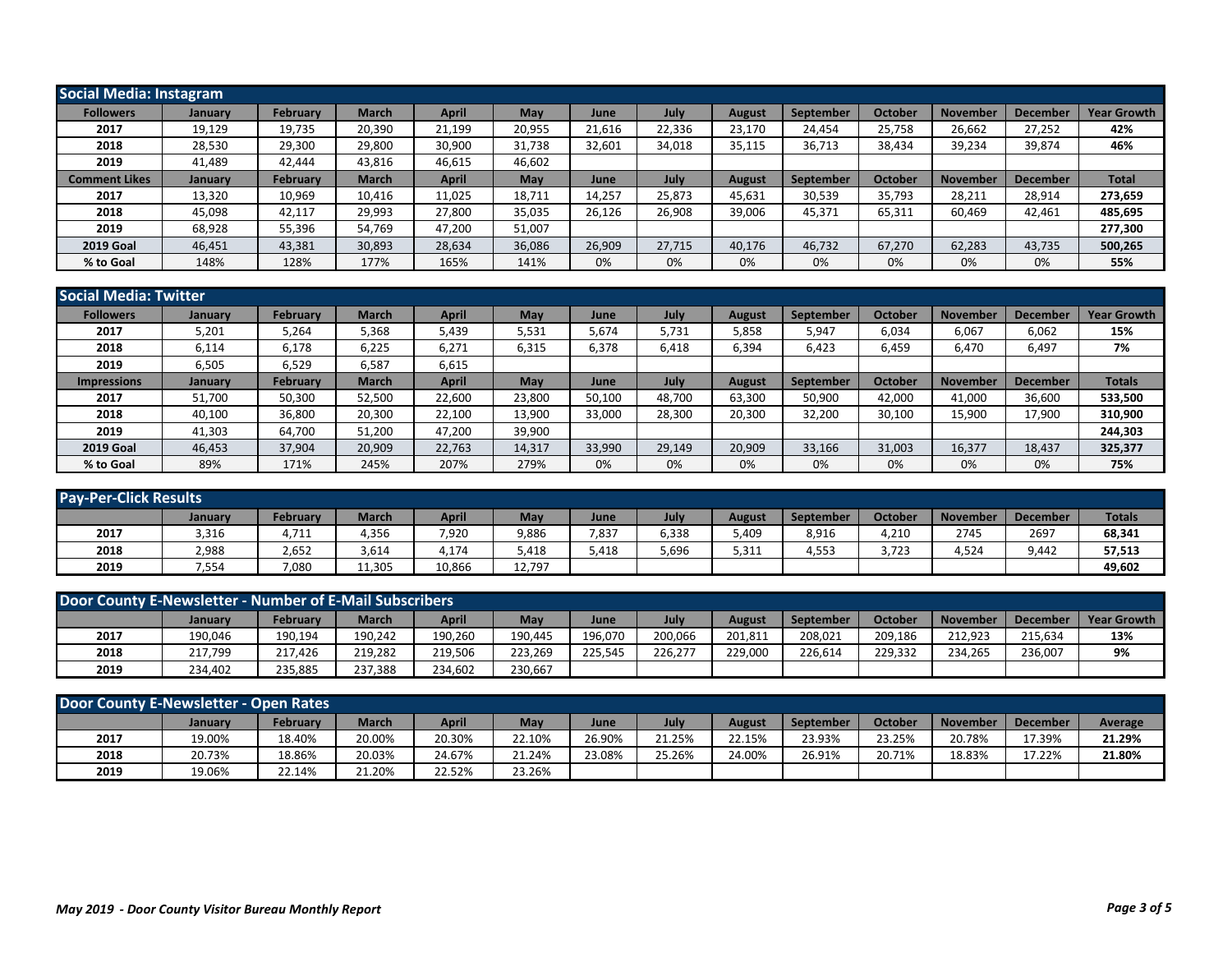| Door County E-Newsletter - Click Thru's |         |          |              |       |       |       |       |               |                  |         |                 |                 |         |
|-----------------------------------------|---------|----------|--------------|-------|-------|-------|-------|---------------|------------------|---------|-----------------|-----------------|---------|
|                                         | Januarv | Februarv | <b>March</b> | April | May   | June  | July  | <b>August</b> | <b>September</b> | October | <b>November</b> | <b>December</b> | Average |
| 2017                                    | .38%    | 1.44%    | 2.46%        | 2.54% | 2.97% | 3.33% | 3.21% | 3.25%         | 3.95%            | 3.41%   | L.79%           | 4.40%           | 2.84%   |
| 2018                                    | 2.42%   | 1.45%    | 2.07%        | 4.67% | 3.11% | 3.69% | 4.54% | 4.25%         | 5.03%            | 2.91%   | 2.38%           | 1.40%           | 2.96%   |
| 2019                                    | 2.66%   | 3.60%    | 3.29%        | 2.76% | 3.66% |       |       |               |                  |         |                 |                 |         |

| <b>Advertising - Gross Impressions</b> |           |                 |           |            |            |            |           |           |            |           |                 |                 |              |
|----------------------------------------|-----------|-----------------|-----------|------------|------------|------------|-----------|-----------|------------|-----------|-----------------|-----------------|--------------|
|                                        | Januarv   | <b>February</b> | March     | April      | May        | June       | July      | August    | September  | October   | <b>November</b> | <b>December</b> | <b>Total</b> |
| 2017                                   | 985,753   | 833,234         | 1,013,617 | ,603,408   | 21,657,197 | 8.729.671  | 3,703,971 | 5,517,368 | 30,509,295 | 5,855,064 | 2,353,032       | $1,925,57^{-}$  | 90,687,187   |
| 2018                                   | 1,544,151 | 845.954         | 309.135   | 11,518,385 | 10.069.500 | 10.964.047 | 6.575.311 | 3.395.955 | 51,220,912 | 9,360,45  | 1,014,882       | 289.550         | 107,108,239  |
| 2019                                   | 746,596   | 804.685         | 3,797,293 | 19,926,019 | 24,361,571 |            |           |           |            |           |                 |                 | 49,636,164   |

| <b>Advertising - Media Placed 2019</b> |         |          |              |           |           |          |      |        |           |         |                 |                 |              |
|----------------------------------------|---------|----------|--------------|-----------|-----------|----------|------|--------|-----------|---------|-----------------|-----------------|--------------|
|                                        | Januarv | Februarv | <b>March</b> | April     | May       | June     | July | August | September | October | <b>November</b> | <b>December</b> | <b>Total</b> |
| <b>Total Paid</b>                      | \$9,242 | \$9,750  | \$27,906     | \$137,999 | \$237,633 |          |      |        |           |         |                 |                 | \$422,530    |
| <b>Co-Op Dollars</b>                   | 1,150ء  | \$1,425  | \$4,256      | \$4,787   | \$7,162   | \$10,324 |      |        |           |         |                 |                 | \$29,104     |

| <b>Online Video Views</b> (includes YouTube channels, Vimeo channel and live or embedded Facebook videos featuring DCVB video content such as Explore The Door, Our Door County, AskDoCo, aerial videos, TV ads, etc) |                |                 |              |              |         |         |         |         |           |         |                 |          |               |
|-----------------------------------------------------------------------------------------------------------------------------------------------------------------------------------------------------------------------|----------------|-----------------|--------------|--------------|---------|---------|---------|---------|-----------|---------|-----------------|----------|---------------|
|                                                                                                                                                                                                                       | <b>January</b> | <b>February</b> | <b>March</b> | <b>April</b> | May     | June    | July    | August  | September | October | <b>November</b> | December | <b>Totals</b> |
| 2017                                                                                                                                                                                                                  | 108,900        | 58,593          | 230.569      | 93,567       | 310.189 | 108.740 | 156.202 | 273.789 | 131.248   | 67.796  | 30,235          | 118.576  | 1,688,404     |
| 2018                                                                                                                                                                                                                  | 209,008        | 64.757          | 115.746      | 149,384      | 163.922 | 179.972 | 213.921 | 232.556 | 154,293   | 74.836  | 42,085          | 109.328  | 1,709,808     |
| 2019                                                                                                                                                                                                                  | 187.976        | 154.620         | 405.237      | 156,856      | 145.688 |         |         |         |           |         |                 |          | 1,050,377     |

| <b>Media Marketing Program - Impressions</b> |            |                 |            |            |            |            |            |            |                  |             |                 |                 |               |
|----------------------------------------------|------------|-----------------|------------|------------|------------|------------|------------|------------|------------------|-------------|-----------------|-----------------|---------------|
|                                              | January    | <b>February</b> | March      | April      | Mav        | June       | July       | August     | <b>September</b> | October     | <b>November</b> | <b>December</b> | <b>Totals</b> |
| 2017                                         | 1,622,190  | 23,245,548      | 46,255,024 | 59,347,949 | 63,113,257 | 471,473    | 9,467,495  | 12,243,846 | 9,599,786        | 43,134,997  | 25,556,173      | 20,199,694      | 314,257,432   |
| 2018                                         | 28,732,589 | 1,167,205       | 11,962,094 | 2,748,491  | 24.027.022 | 5.410.708  | 58,217,837 | 6,349,408  | 44,136,913       | 103,292,833 | 83,323,220      | 136,947         | 369,505,267   |
| 2019                                         | 99,963,410 | 62,423,890      | 30,432,627 | 13,209,923 | 6,647,728  |            |            |            |                  |             |                 |                 | 212,677,578   |
| <b>2019 Goal</b>                             | 22,266,505 | 13,890,274      | 31,226,624 | 26,648,368 | 26.212.359 | 21.010.063 | 39,193,985 | 25,379,811 | 24.752.483       | 52,921,575  | 29,620,344      | 34,029,602      | 347,151,993   |
| % to Goal                                    | 449%       | 449%            | 97%        | 50%        | 25%        | 0%         | 0%         | 0%         | 0%               | 0%          | 0%              | 0%              | 61%           |

| <b>Media Marketing Program - Visiting Journalists</b> |                |                 |              |              |     |      |      |               |           |         |                 |          |               |
|-------------------------------------------------------|----------------|-----------------|--------------|--------------|-----|------|------|---------------|-----------|---------|-----------------|----------|---------------|
|                                                       | <b>January</b> | <b>February</b> | <b>March</b> | <b>April</b> | May | June | July | <b>August</b> | September | October | <b>November</b> | December | <b>Totals</b> |
| 2017                                                  | 11<br>ᆠᆠ       |                 |              |              |     | ΤD   |      | 15            |           | 12      |                 |          | 72            |
| 2018                                                  |                |                 |              |              |     | --   |      | 14            |           | 10      |                 |          | 70            |
| 2019                                                  |                |                 |              |              |     |      |      |               |           |         |                 |          |               |
| <b>2019 Goal</b>                                      |                |                 |              |              |     | 26   |      | 16            | 10        |         |                 | 10       | 70            |
| % to Goal                                             |                | 100%            |              |              |     | 0%   |      | 0%            | 0%        |         |                 | 0%       | 11%           |

| Media Marketing Program - Ad Value Equivalency (AVE) |                |           |              |              |             |           |           |               |                  |           |                 |                 |               |
|------------------------------------------------------|----------------|-----------|--------------|--------------|-------------|-----------|-----------|---------------|------------------|-----------|-----------------|-----------------|---------------|
|                                                      | <b>January</b> | Februarv  | <b>March</b> | <b>April</b> | Mav         | June      | July      | <b>August</b> | <b>September</b> | October   | <b>November</b> | <b>December</b> | <b>Totals</b> |
| 2017                                                 | \$84,480       | \$358,050 | \$249,878    | \$323,850    | \$1,422,511 | \$98,393  | \$42.510  | \$176,288     | \$62,018         | \$133.193 | \$125.645       | \$165,135       | \$3,241,951   |
| 2018                                                 | \$551,054      | \$22,137  | \$92,975     | \$230,303    | \$9,231     | \$134,446 | \$278,766 | \$452,932     | \$400,343        | \$652,367 | \$658,310       | \$21,450        | \$3,504,314   |
| 2019                                                 | \$373,010      | \$172,097 | \$61,967     | \$711,055    | \$128,671   |           |           |               |                  |           |                 |                 | \$1,446,800   |